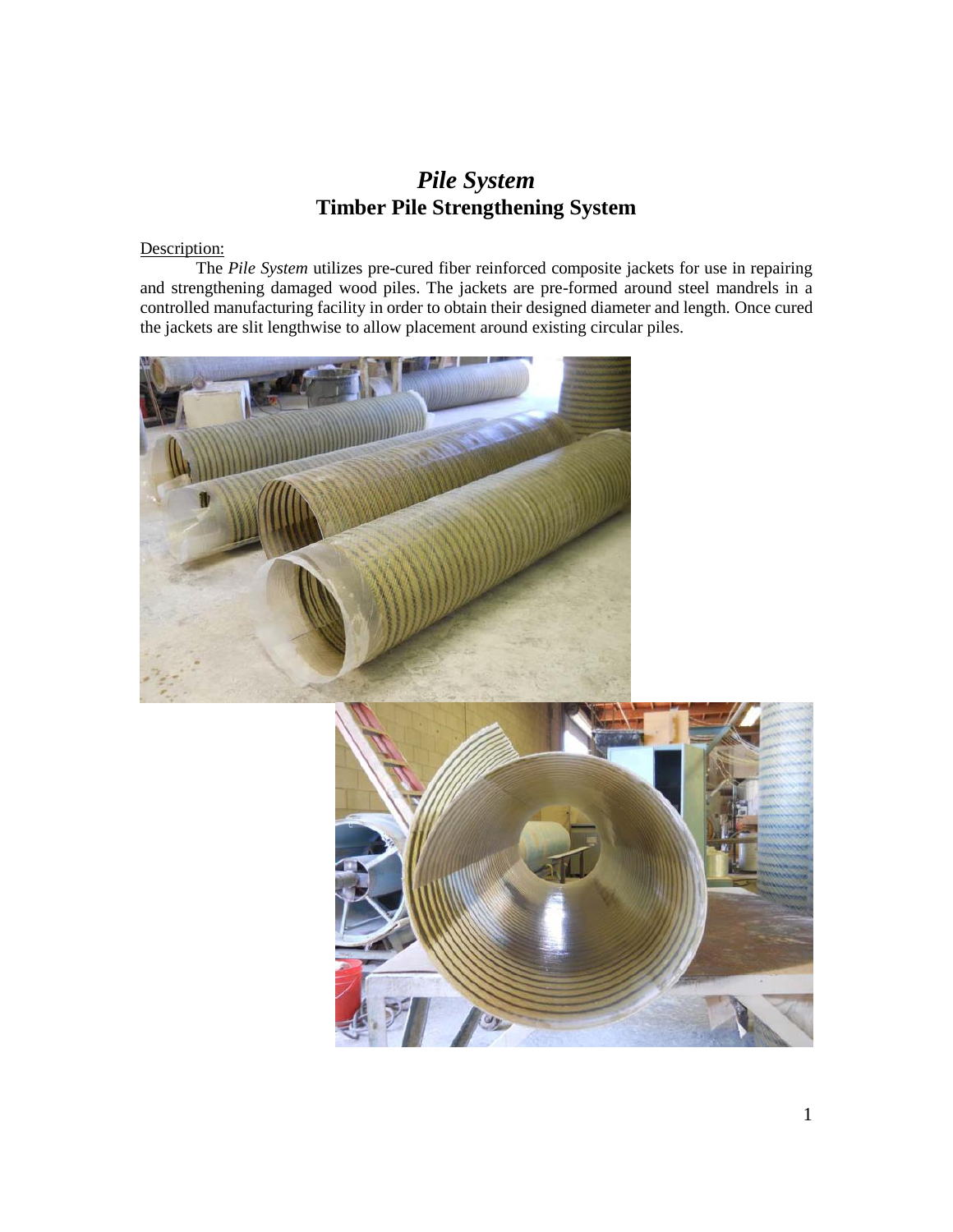#### Uses:

The *Pile System* is designed to provide flexural strength, shear strength and axial strength to existing piles. The jackets can be used to increase the capacity of existing piles or can be used to remediate damaged piles. The jackets can be designed with varying thicknesses in order to provide specific levels of engineered strength enhancement.



*Underwater Installation*

#### Benefits:

The preformed nature of the jackets allow placement around deteriorated and damaged piles, regardless of the level of roughness. The system can also be installed under water by means of using temporary strapping and a unique under-water curing epoxy bonding agent to "weld" the joint and provide a continuous confining action.

The pre-cured jackets are cured to their final diameter and shape, yet are flexible enough to allow "opening" around an existing pile. The overlap seam is "welded" with epoxy and allows the placement of grout or epoxy inside of the jacket in order to fill all voids caused by deterioration or rot, and provide intimate contact and transfer of forces between the existing pile and the new structural jacket.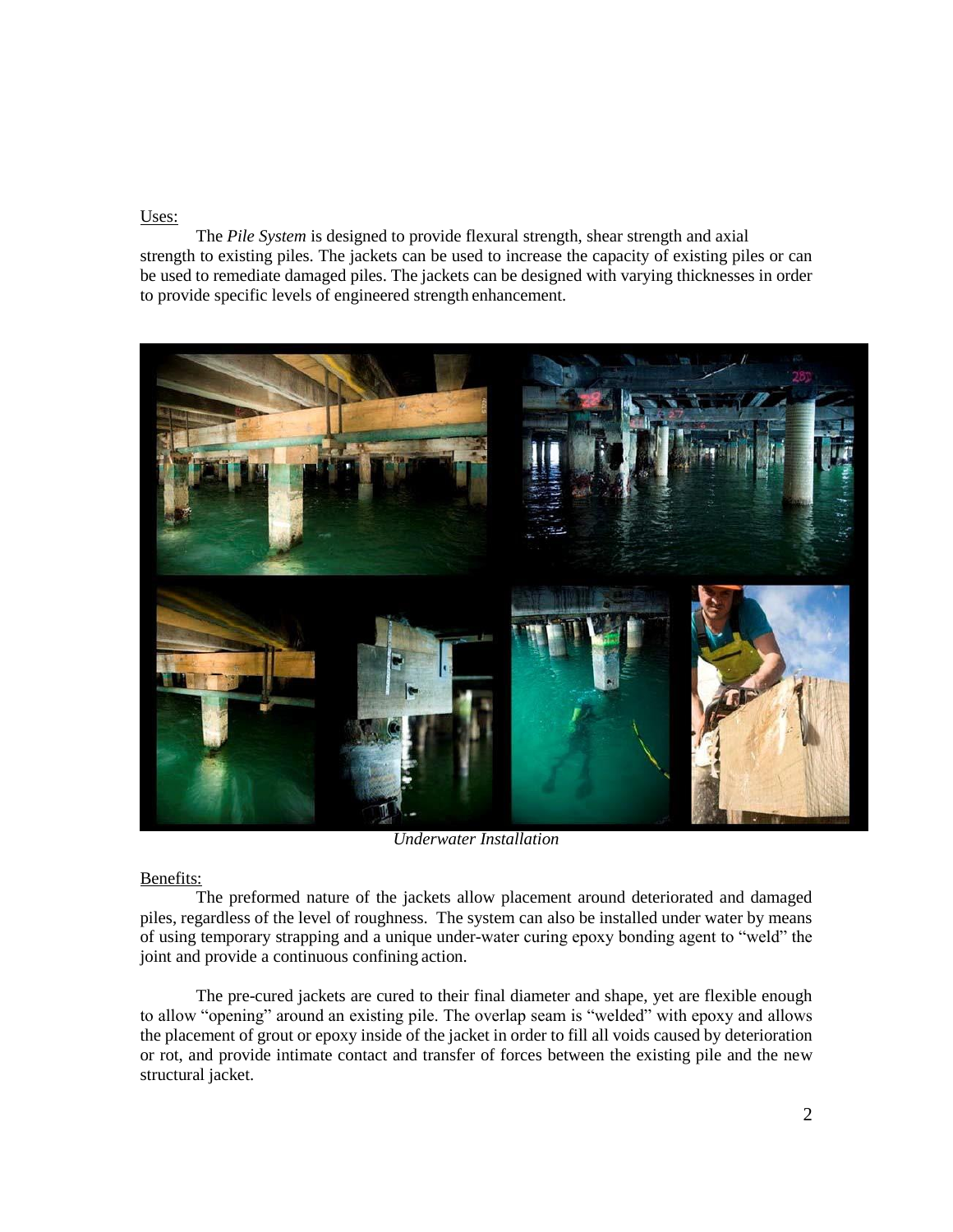#### Unique Design Structure:

The *Pile System* is comprised of three unique fiber types oriented in a tri-axial manner. This unique design provides numerous benefits by utilizing carbon fiber, glass fiber, and aramid fiber. Each fiber is unique in terms of its material properties and structural benefits. As such, the tri-axial fabric and resulting tri-axial jacket is designed to provide various levels of strength and performance and has been specifically developed to be compatible with the material properties of timber materials.

TRIAXIAL CONSTRUCTION



*Tri-Axial Fabric*

Glass Fiber – the main workhorse of the tri-axial fabric is the primary glass fibers which are oriented in a vertical manner, longitudinally along the axis of the pile. The glass fibers were specifically chosen because of the compatibility in terms of elastic modulus and strength with existing wood species. These vertical fibers provide a similar stiffness as wood and therefore provide a compatible level of flexural strength and axial capacity. A large cross section of glass fibers are used to provide the necessary vertical capacity while maintaining a cost effective solution.

Carbon Fiber – the fiber with the highest strength to weight ratio is used in an optimal manner in the tri-axial construction in order to minimize cost and maximize performance. The carbon fibers have a very high elastic modulus and are much stiffer than wood materials; as such the carbon is used in a spaced manner to act like confining rings or stirrups. The horizontally, or transverse, oriented fibers provide confinement to the vertical glass fibers, enabling the glass fibers to carry compressive forces along the length of the pile without being subject to buckling. In addition, the strong carbon fibers provide a level of shear enhancement to the existing piles and allow the cured jacket to be pressure injected with grout by providing confining action to the filler material.

Aramid Fiber – the unique aspect of the tri-axial construction is the ability to place fibers in a third orientation. The aramid fibers are stitched in to the fabric at a  $+/-$  45 degree orientation, therefore providing torsional capacity and shear capacity to the pile.